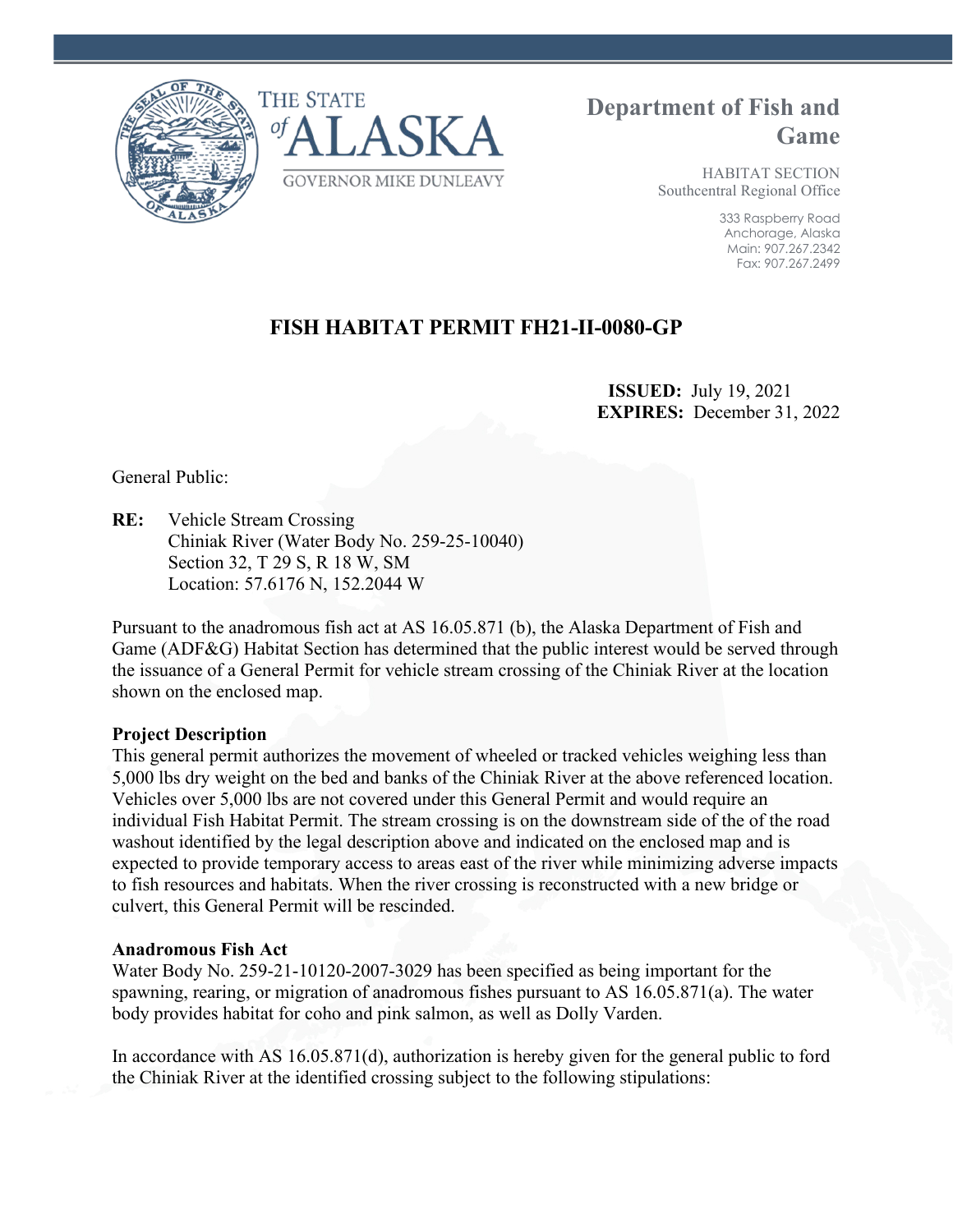- 1. Stream crossings shall be made from bank to bank in a direction substantially perpendicular to the stream flow.
- 2. Streambanks and streambeds shall not be altered or disturbed in any way to facilitate crossings.
- 3. Vehicles shall not be parked in open water. Parking below ordinary high water is authorized only on frozen surfaces or exposed gravel bars.
- 4. Vehicles shall not be refueled or serviced below ordinary high water. Vehicles leaking oil or other hazardous substances are prohibited from crossing the creek.
- 5. This permit must be retained onsite during stream crossing activities.

## **Permit Terms**

This letter constitutes a permit issued under the authority of AS 16.05.871 and must be retained on site during project activities. Please be advised that this determination applies only to activities regulated by the Habitat Section; other agencies also may have jurisdiction under their respective authorities. This determination does not relieve you of your responsibility to secure other permits; state, federal, or local. You are still required to comply with all other applicable laws.

You are responsible for the actions of contractors, agents, or other persons who perform work to accomplish the approved project. For any activity that significantly deviates from the approved plan, you shall notify the Habitat Section and obtain written approval in the form of a permit amendment before beginning the activity. Any action that increases the project's overall scope or that negates, alters, or minimizes the intent or effectiveness of any provision contained in this permit will be deemed a significant deviation from the approved plan. The final determination as to the significance of any deviation and the need for a permit amendment is the responsibility of the Division of Habitat. Therefore, we recommend you consult the Habitat Section immediately before considering any deviation from the approved plan.

You shall give an authorized representative of the state free and unobstructed access to the permit site, at safe and reasonable times, for the purpose of inspecting or monitoring compliance with any provision of this permit. You shall furnish whatever assistance and information the authorized representative reasonably requires for monitoring and inspection purposes.

In addition to the penalties provided by law, this permit may be terminated or revoked for failure to comply with its provisions or failure to comply with applicable statutes and regulations. You shall mitigate any adverse effect upon fish or wildlife, their habitats, or any restriction or interference with public use that the commissioner determines was a direct result of your failure to comply with this permit or any applicable law.

You shall indemnify, save harmless, and defend the department, its agents, and its employees from any and all claims, actions, or liabilities for injuries or damages sustained by any person or property arising directly or indirectly from permitted activities or your performance under this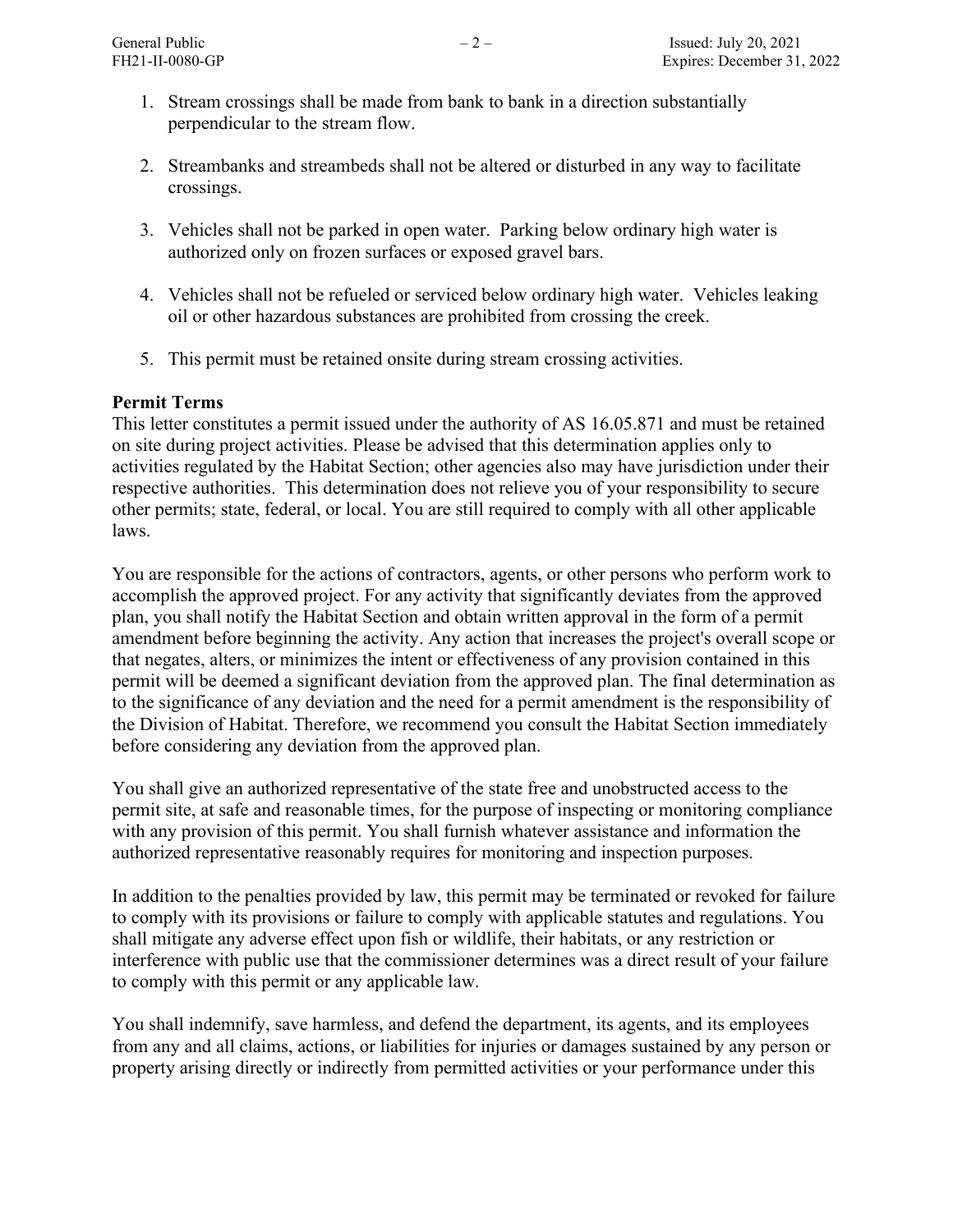permit. However, this provision has no effect if, and only if, the sole proximate cause of the injury is the department's negligence.

You may appeal this permit decision relating to AS 16.05.871 in accordance with the provisions of AS 44.62.330-630.

Please direct questions about this permit to the Habitat Section at 267-2342 or dfg.hab.infoanc@alaska.gov.

Sincerely, Doug Vincent-Lang Commissioner

Ron Benkort

By Ron Benkert Southcentral Regional Supervisor

Enclosures: FH21-II-0080-GP Vehicle Stream Crossing Map

Email cc:

A. Ott, ADF&G T. Polum, ADF&G K. Schaberg, ADF&G J. Boyle, AWT C. Larson, ADNR H. Brooks, ADNR J. Rypkema, ADEC USACE, Regulatory B. Brown, KSWCD M. Powers, KIB J. Chya, Leisnoi, Inc.